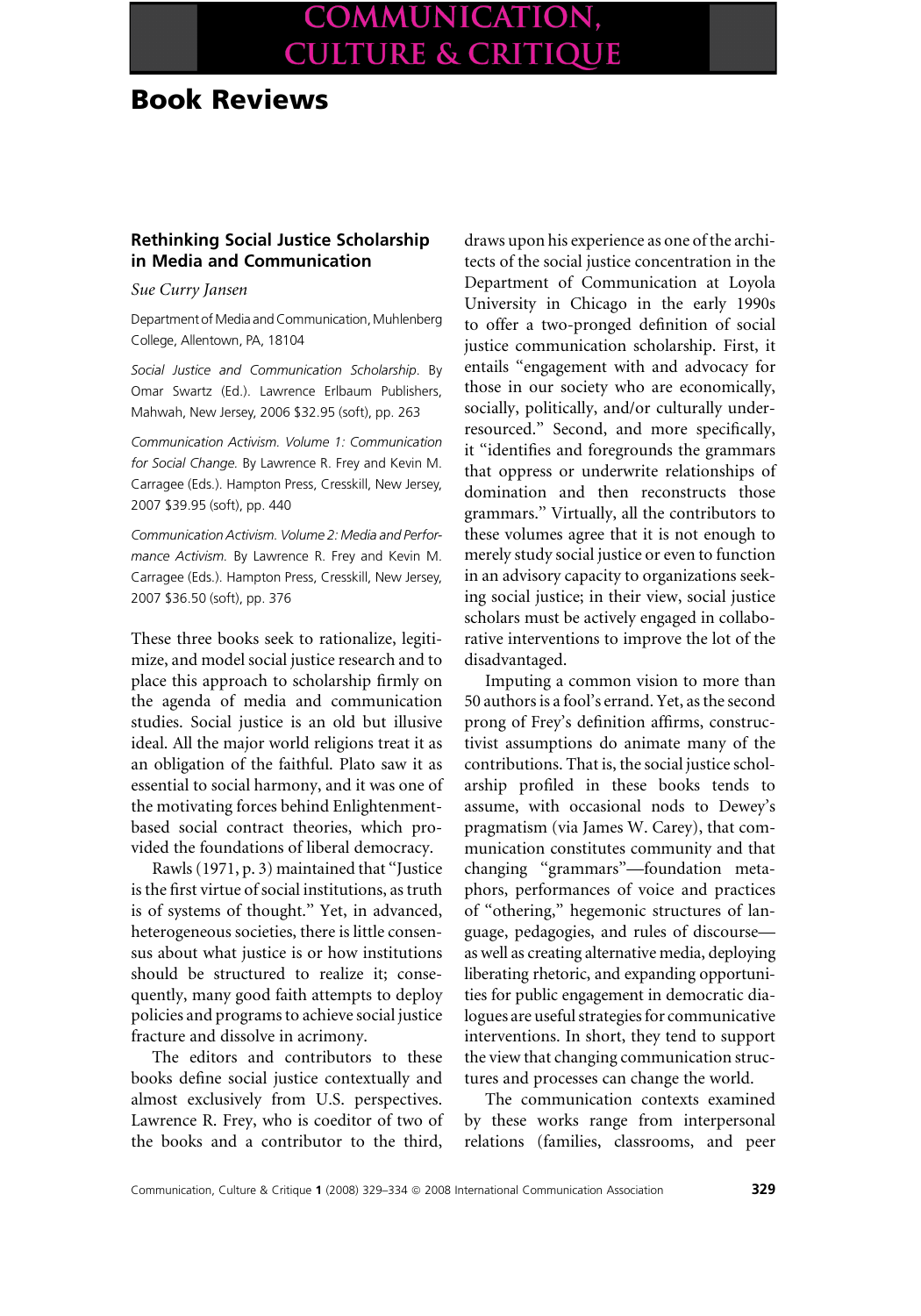relations) to the planet itself (world peace and environmentalism). The Swartz book includes reflections on communication theory, scholarship, and partisanship in applied research (Swartz; A. Rodriquez; and Frey); interrogations of charity versus social justice in efforts to abolish homelessness (Tompkins); use of interactive theater (IT) to promote participation in diversity initiatives on a college campus (Simpson and Brown Adelman); examination of the marginal positions of international women of color in the United States generally and in the National Communication Association specifically (Shome); deconstructing foreign policy discourse and replacing it with life-affirming alternatives to advance peace activism and environmental survival (Wander); media activism to expand the range of discourse in a conservative city (Palmeri); a programmatic statement for incorporating social justice norms in interpersonal communication scholarship as well as within social justice scholars' pedagogies and relationships (Crumley); teaching social justice (Lee); a project to promote social justice in community education and research (Pearce); and a penetrating critical challenge to the logocentric assumptions of social justice scholarship in communication, including the scholarship between the cover of this book (Artz).

The Frey and Carragee collections, which run to nearly 900 pages, consist of case studies of communication activism dedicated to advancing social justice. They include the Greensboro, North Carolina Truth and Reconciliation Project, which tried to heal long silenced racial wounds (Jovanovic, Steger, Symonds, and Nelson); the Springfield, Missouri Good Community Committee, which attempted to address issues of community violence and create a citywide forum to discuss civic virtues (Adams, Berquist, Dillon, and Galanes); a Michigan initiative to assess racial and ethnic relations and other equity issues (Orbe); an intervention in a disadvantaged, inner-city high school in St. Louis designed to amplify faculty and student skills

in argumentation and debate and to encourage participation in debating tournaments (Shields and Preston); an initiative to keep hope alive among antiwar activists (Harnett); an examination of the dialectics of the intertwined roles of the social justice scholar acting as consultant, volunteer, and activist within the context of a local community rape crisis center (Crabtree and Arden Ford); developing communication strategies to facilitate ''death talk'' in capital case courtrooms (Sunwolf); deploying metacommunication tools, including discussion about discussion processes and decision making, to facilitate consensus within a democratically organized antiglobalization affinity group (Palmer); participatory research to promote better health care to the underserved or ''invisible'' population of women who partner with women (Campo and Somjean Frazer); antismoking efforts in the tobacco growing state of Kentucky (Esrock, Hart, and Leichty); a Habermasian effort to expose disenfranchised workers to a quasi-ideal speech situation (Ritchie); a feminist intervention in a woman's prison that entails creation of an inmate newspaper as part of a journalism course, which is intended to encourage the silenced to claim their voices without inviting repercussions from authorities (Novek and Sanford); a collaborative effort in which college journalism students work with the staff of a high school newspaper to produce an annual diversity issue that is relevant to the local community (Christian); a college service learning project that uses media literacy training as a strategy in violence prevention (Cooks and Scharrer); formation of a think tank to promote media research that provides the Gay and Lesbian Alliance Against Defamation with an accurate, independent knowledge base to support its activism (Cagle); producing and exhibiting a video documentary to stop the execution of a Missouri man (McHale); using the Internet to mediate differences and build an effective microradio advocacy group (Coopman); confronting the digital divide through the Neighborhood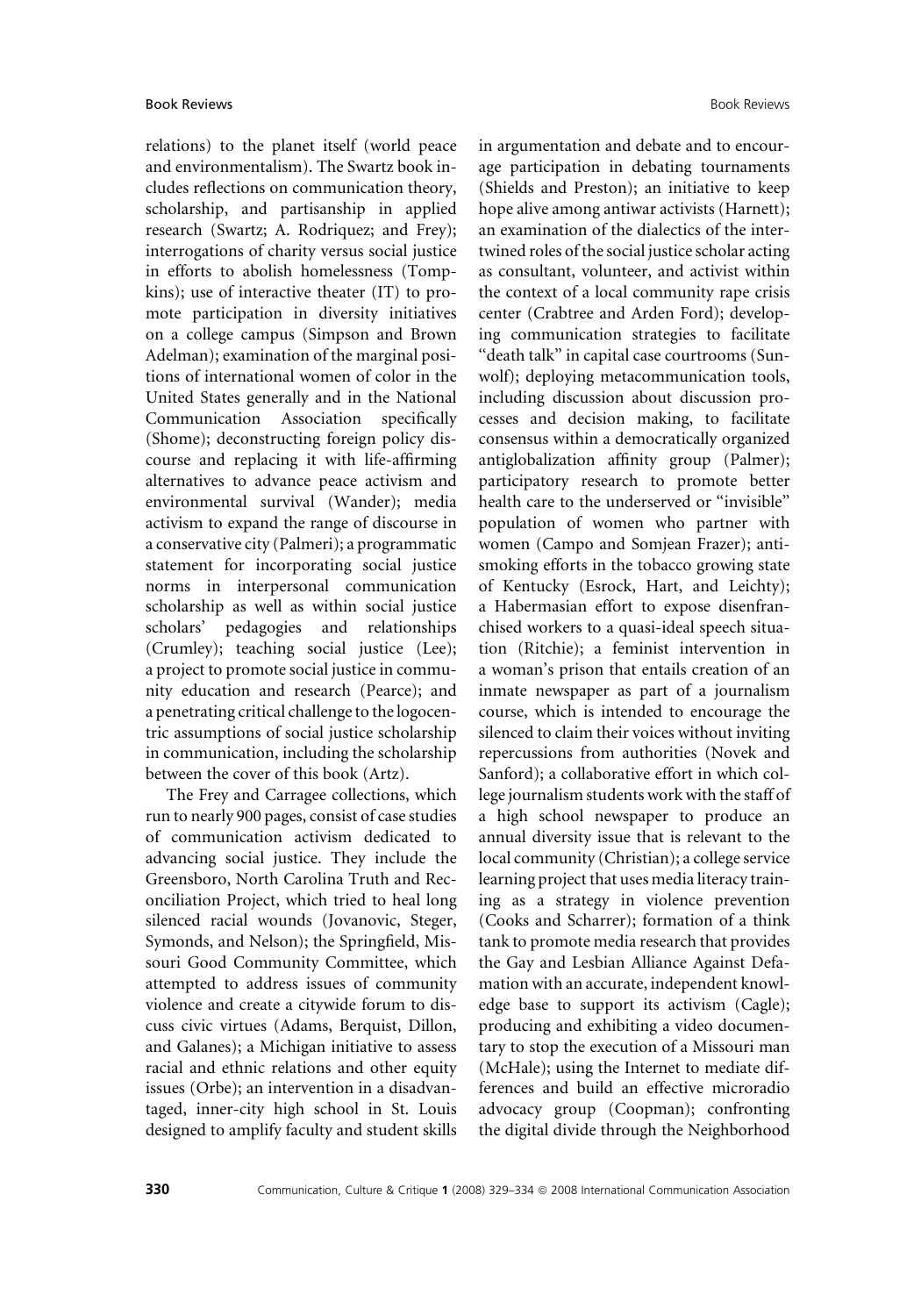Communication Project by sharing the social and intellectual capital of Northwestern University faculty and students with low-income neighborhood groups in Chicago (Herman and Ettema); using participatory theater workshops in the Indian state of Bihar to assess the effectiveness of an entertainment– education radio soap opera (Harter, D. Sharma, Pant, Singhal, and Y. Sharma); developing and assessing interactive performance models for peer education in sexual assault interventions on college campuses (Rich and J. Rodriquez); and finally, a project to combat domestic abuse that uses narrative to transform the role of academics from experts to engaged partners in community activism (Cunningham Walker and Curry).

Swartz's Introduction and his contribution to Social Justice and Communication Scholarship as well as Frey and Carragee's Introduction to their two volumes offer passionate defenses of social justice scholarship and activism. Identifying himself as a rhetorical scholar, Swartz describes social justice scholarship in communication as a metamethodology. That is, he contends that rhetoricians in particular and communication scholars in general can identify abusive uses of language, offer alternatives, dilute the power of elites to manipulate the public, and intervene by articulating different courses of action as well as by providing empathetic support to the disadvantaged. Swartz reaches beyond communication to find support in the work of C. Wright Mills, Noam Chomsky, and Edward Said and others for what he describes as his ''partisan scholarship.'' Frey and Carragee, by contrast, draw deeply and narrowly on communication sources—citing nearly 500 bibliographic precedents from U.S. communication scholarship—with the clear intent of furthering the legitimation of activist scholarship within the National Communication Association. As a result, Frey and Carragee's advocacy strikes this reader as more coherent, rigorous, and collaborative than Swartz's but also more intellectually parochial.

An insular tone does, however, pervade all three volumes with many references to ''our discipline," "our society," and "our nation." The discipline refers almost exclusively to U.S. scholarship that has grown out of speech, rhetoric, and theater, and the references to society and nation are similarly U.S.-centric. Social justice research has had currency across the disciplines since the early 1970s, especially in sociology, economics, philosophy, political science, and policy studies. Yet, with the exception of Ritchie's attempt to apply Habermas' ideal speech norms, there is little evidence that the authors or editors of these books are in conversation with this research. There are no entries in any of the indexes to Rawls, who is generally credited with renewing contemporary interest in liberal social justice studies.

Familiarity with the findings of this broader research stream could add considerable weight to social justice scholarship in communication because, by definition, social justice scholarship is and should be interdisciplinary. Communication has much to contribute to this work, but it is just one planet, not the universe as some of the contributors to these three volumes seem to imply. The insularity is so extreme that it even imposes internal paradigmatic blinders, which permit the editors and most of the contributors to ignore the long tradition of critical media scholarship, which has always had emancipatory social agendas. Indeed, Herbert Marcuse's ''political linguistics'' and ''linguistic therapy'' bear directly on the mission Swartz ascribes to social justice scholarship in communication; moreover, Marcuse's approach is informed by a politico-economic analysis, which gives it the leverage to incisively challenge grammars of global domination (Marcuse, 1964, p. 217, 1969, p. 73).

Interdisciplinary and media critical social justice scholarship can illuminate a number of challenges that Artz poses in the concluding chapter of the Swartz book. It can also provide economic and sociological data that are required to ground and amplify the power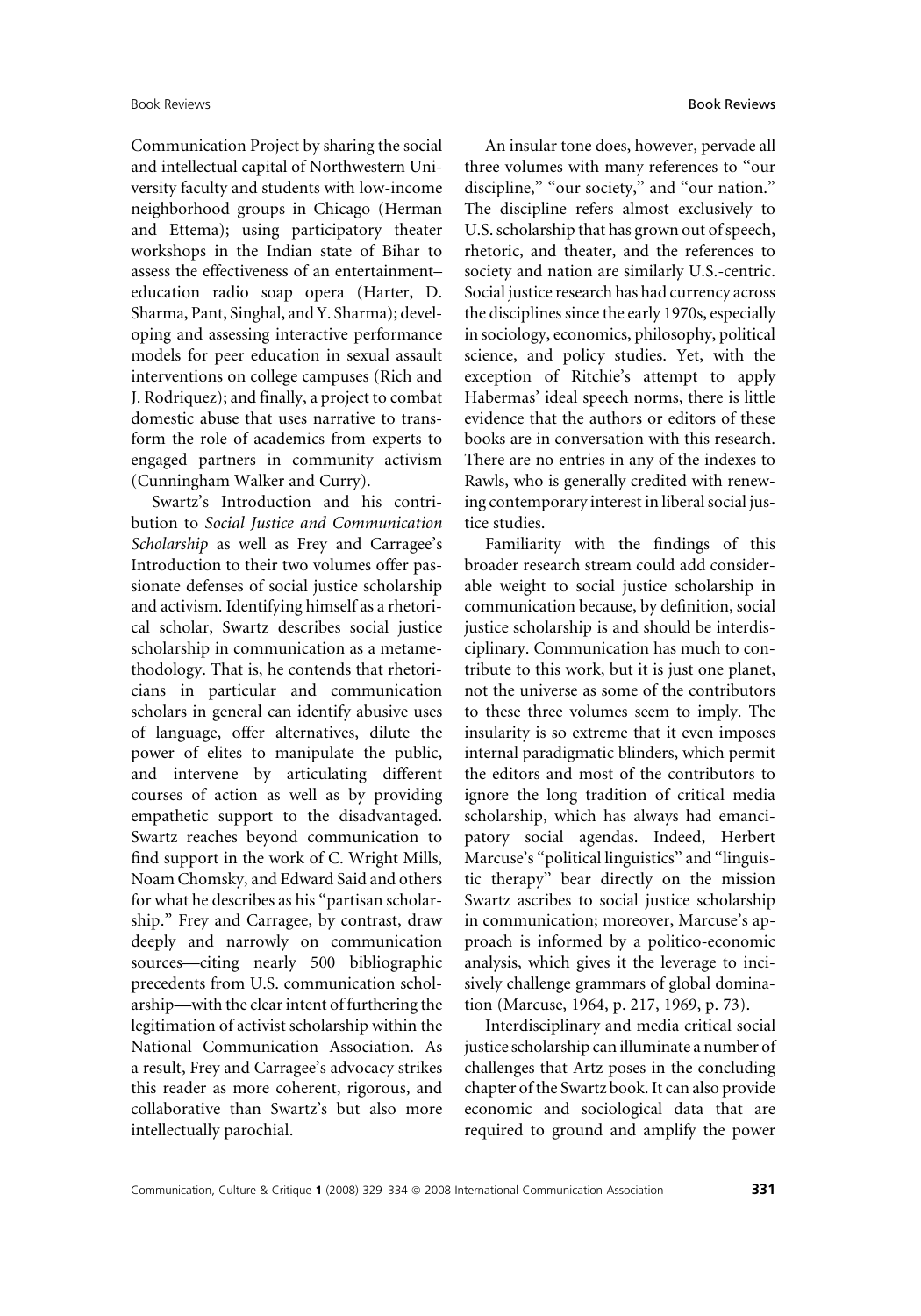of this scholarship as well as restrain its temptation to assume where it is necessary to prove. Perhaps even more importantly, it can help communication scholars avoid becoming new Columbuses lost in treacherous seas that others have already successfully navigated. For example, critical responses to Rawls' distributive justice and to Dewey, Habermas, and Ackerman's concepts of deliberative justice within interdisciplinary social justice studies maintain that the free market (capitalism) is a fundamental constituent principle of Western liberalism and that encourages development of forms of personality and rationality—and therefore communication—that systematically resists communal calls to social justice. That is, social injustice is a systemic outcome of liberalism and neoliberalism, which cannot be eliminated without deep structural changes in the material foundations of the global social order (Cohen, 1986; Sunstein, 1997).

This does not mean that structural change is impossible or that social justice scholarship is futile. To the contrary, it suggests that the kind of "moral outrage" (Moore, 1978, p. 5), expertise, and activist commitments displayed by social justice scholars are needed now more than ever because neoliberalism is expanding the chasms separating ''haves'' and "have nots" in many parts of the world including the United States. Multidisciplinary, globally informed social justice scholarship and activism are urgently required to help relieve, even if only relatively, the oppression of the underrepresented and to advocate for the creation of more humane social institutions. Paradoxically, however, social justice initiatives may also be necessary to keep the existing world system of capitalism from imploding into violence and anarchy. In sum, a dose of critical realism makes clear that social justice scholarship and activism are high-stake global endeavors.

Yet, some of the contributors to these books express surprise—even shock (Pearce) at the intensity of resistance to social justice scholarship by university administrators, funding agencies, local and national elites, and even some of the populations it is designed to serve. Social justice initiatives are often soft targets in higher education cultural wars, although to be sure the targeting is always highly selective. The undeserved (in my view) resonance of Fish's (2004) admonition against crossing the boundary that separates academic work from advocacy has a chilling effect on social justice scholarship, including the work of some of the scholars in these volumes—unlike Rawls, there are multiple entries for Fish in the indexes of all three volumes.<sup>1</sup> Palmeri also warns scholars, without secure positions, that social justice scholarship poses serious occupational risks. The work of the Loyola group even came under heavy critical fire from communication scholars who they assumed would be receptive to their efforts (for accounts, see Pearce and Frey).

Social justice scholarship should be held to the same critical standards as other scholarship. No doubt, some social justice scholarship is ill conceived, self-serving, politically naïve, methodologically weak, and poorly executed. Some of the work collected in these volumes would benefit from more methodological specificity and accountability and from systematic, rigorous evaluation of outcomes. This is especially true of contributions that offer accounts of pedagogical initiatives. Experienced teachers (and communication researchers) know that there are often significant gaps between what is taught and what is learned. Self-reports of pedagogical success warrant skepticism unless corroborated by independent pre- and post-tests.

The IT projects in these volumes, which are based upon Boal's revolutionary theater, also would benefit from independent vetting. The goals are admirable, but, in my judgment, merging art and science (theater, psychology, and counseling) moves IT initiatives onto perilous terrain that bears a close family resemblance to the techniques of psychological warfare. Of course, all great art is transformative. But theater going is a voluntary act. Even revolutionary street theater, which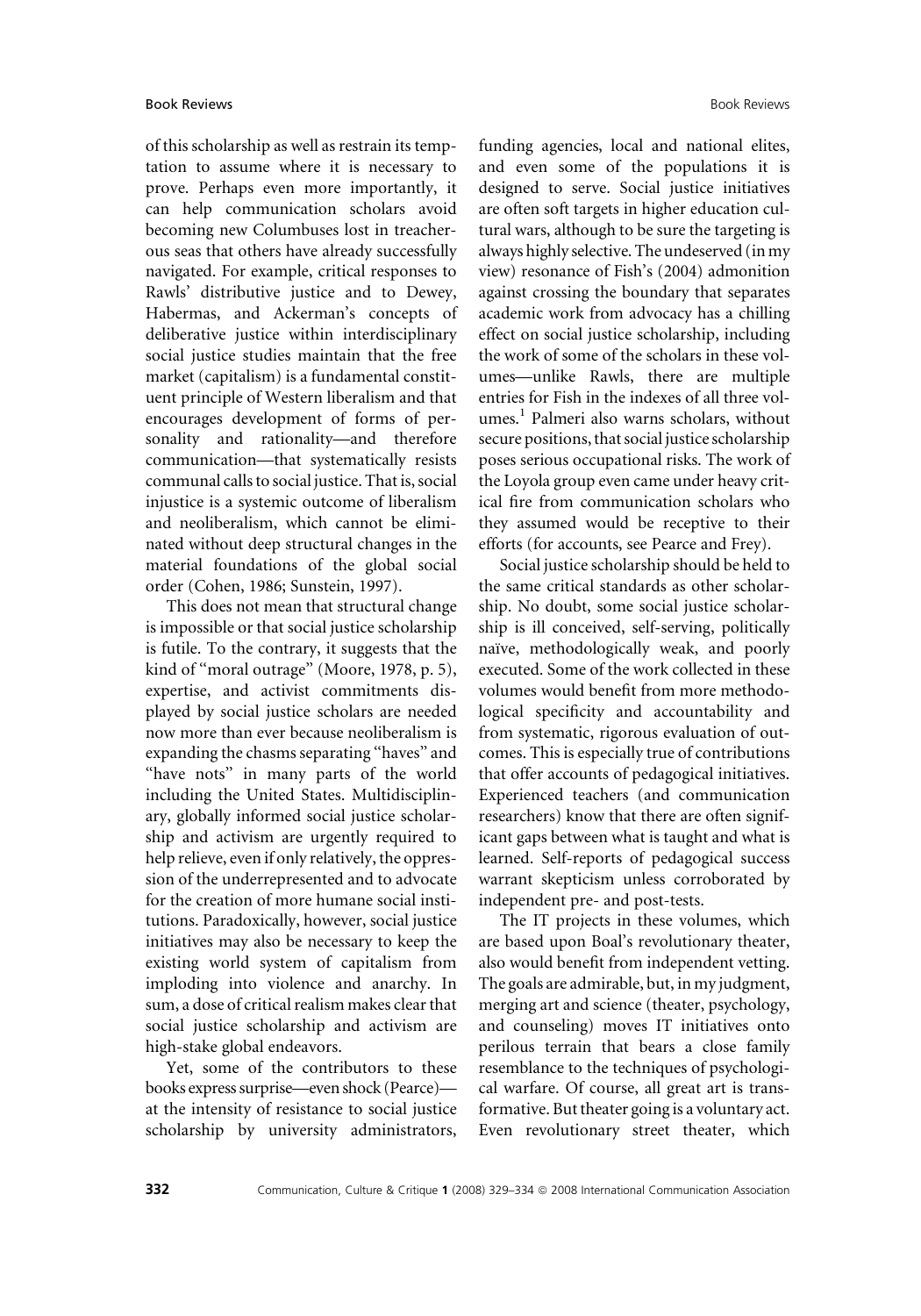forces itself upon public attention, retains a voluntary aspect: People can leave without penalty. Students are not usually in that position. What are the ethical implications of using IT with captive audiences: students in classrooms or participants in university sanctioned orientations or workshops? Does IT ''transform'' students through emotional appeals, manipulation, and group pressure or in response to the power, prestige, or personalities of facilitators? Are IT role players prescreened for mental stability? Do IT techniques violate the norms of deliberative communication, which are lauded elsewhere in these volumes? Scholarship in the arts and humanities is not covered by U.S. federal guidelines for research on human subjects, but IT frequently crosses disciplinary boundaries, addresses sensitive topics, and encourages risky forms of self-disclosure. This leads me to ask, should IT initiatives be placed under the same institutional review board guidelines as other forms of psychological experiments involving human subjects?<sup>2</sup>

This may seem like a quaint question in an era when 10-year-olds surf the Internet unsupervised and play video games designed to train warfighters, but presumably, social justice research should hold itself to higher standards than the military entertainment complex, which deploys grammars of oppression we seek to dismantle.

The good news is that many of the contributors to these volumes are deeply cognizant of the ethical implications of their social justice interventions. They are self-reflexive and responsive to the power disparities that accompany social justice projects that serve underresourced populations; some scholars make systematic and sustained efforts to reduce these differences by establishing collaborative relationships with the people they are serving (Tompkins, Cunningham Walker, and Curry and others).

Changing the grammars may not be sufficient, but it is necessary, and there are many insightful attempts to do so in these volumes. Perhaps the single most powerful example simply involves replacing the word ''charity'' with ''social justice'' because, in this instance, changing the words does seem to transform social relationships, expectations, and practices (Tompkins).

If some of my criticism is sharp, it is not because I oppose social justice scholarship in communication. To the contrary, I think it is indispensable and that self-criticism by committed advocates is essential to clarifying its mission, ethics, methods, and limits. I applaud the courage and humane commitments of these author–activists. They are on the frontlines of epic struggles to break through the socially structured silences that cultivate, sustain, reproduce, and exacerbate social injustice.

#### Notes

- 1 Fish ignores the history of American higher education. Civic education, character formation, religious instruction, and even, in a few instances, social justice were significant motivating forces in the founding of many colleges and universities, and these goals are still included in the mission statements of many institutions.
- 2 These guidelines were put in place, in part, as responses to ethical concerns about the harmful effects of simulation and role-playing experiments in psychology, for example, Stanley Milgram's studies of obedience to authority and Philip Zimbardo's Stanford prison experiment. As a matter of principle, I am, in fact, strongly opposed to bringing the arts and humanities under federal guidelines. Doing so would raise First Amendment and censorship questions. However, when IT enters into the terrain of psychology, sociology, or counseling, it seems reasonable to expect IT facilitators to assume the responsibilities that are incumbent upon practitioners in those fields.